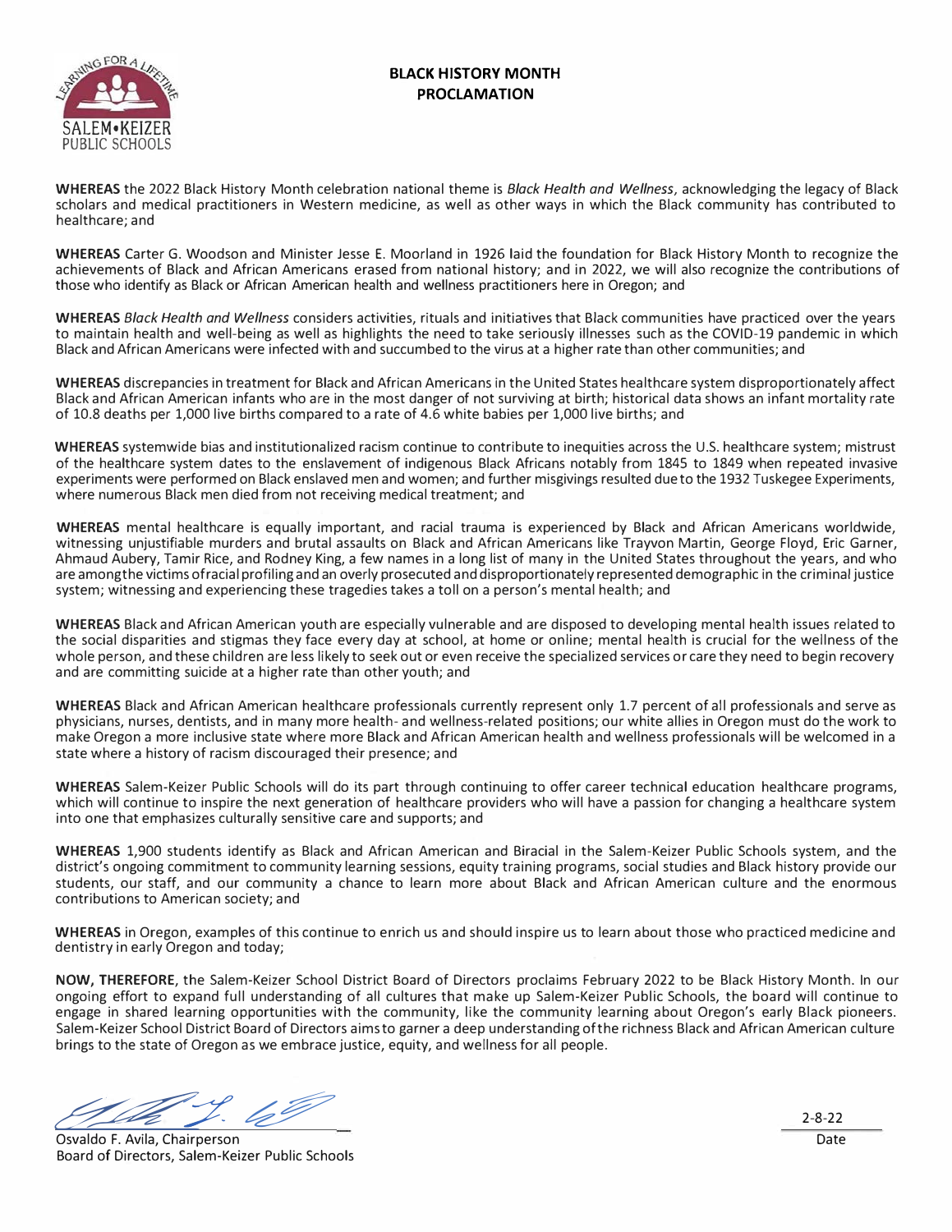إعلان شهر تاريخ السود



**في حين أن** موضوع الاحتفال بشهر تاريخ السود لعام 2022 هو *الصحة والعافية للسود Black Health and Wellness،* مع الاعتراف بإرث العلماء السود والممارسين<br>في حين أن موضوع الاحتفال بشهر تاريخ السود لعام 2022 هو *الصحة والعافية ل* **#** ي حتى ان موضوع الاحتصان بسهر تاريخ السود لعام 2022 مو *الطبحة والعامية للسود II*Iess<br>الطبيين في الطب الغربي، بالإضافة إلى طرق أخرى ساهم بها مجتمع السود في الرعاية الصحية؛ و Y

**في حين** وضع كارتر ج. وودسون والوزير جيسي مورلاند في عام 1926 الأساس لشهر تاريخ السود لإعادة تزين إنجازات الأميركيين السود والأفارقة التي تم محوها من التاريخ<br>في حين وضع كارتر ج. وودسون والوزير جيسي مورلاند في بيام J90 الأ **#** ي حين وطبع تاريز ع. وودسون والوزير جيسي موردت في عام 1520 ارتشامل مسهر دريج السود حتى الجاري المراجع التي استود واردارت التي تم لم<br>الوطني؛ وفي عام 2022، سوف نعترف أيضا بمساهمات أولئك الذين يعتبرون صحة وعافية الأميركيين ال TY

في حين أن *صحة وعافية السود Black Health and Wellness* تنظر في الأنشطة والطقوس والمبادرات التي مارستها مجتمعات السود على مر السنين للحفاظ على<br>وفي حين أن *صحة وعافية السود* : T الصحة والرفاه، فضلا عن تسليط الضوء على الحاجة إلى أخذ الأمراض على محمل الجد مثل وباء COVID-19 الذي أصيب فيه الأميركيون السود والأفارقة بالفيروس واستسلموا له بمعدل أعلى من المجتمعات الأخرى؛ و

**في حين** أن التناقضات في علاج الأميركيين السود والأفارقة في نظام الرعاية الصلاحات المتحدة تؤثر بشكل غير متناسب على الوضع الأميركيين السود والأفارقة<br>أيدر من هي خطر أكبر من عدم البقاء على قيد الحياة عند الولادة؛ وتظهر الب **#** .<br>İ 4.6 أطفال بيض لكل 1 000 مولود حي؛ و

**في حين أن** التحيز على مستوى النظام والعنصرية المؤسسية لا تزال تسهم في عدم المساواة في جميع أنحاء المتحدة الصحاة والمحية; ويعود عدم الثقة في<br>نظام الرعاية الصحية إلى استعباد الأفارق السود الأصليين، ولا سيما في الفترة من **#** T **\$** TTTالمستعبدين؛ وأسفرت عن مزيد من الشكوك بسبب تجارب توسكيجي عام 1932، حيث توفي العديد من الرجال السود من عدم تلقي العلاج الطبي؛ و J

**"** <sup>T</sup>**& ح ' # نأ** \اعi ةDقرعلا تامدصلاو ، ردقلا سفنب ةمهم ةDسفنلا ةDحصلا ةiاعرلاXT نويق4Æفلأاو دوسلا نويك4Æملأا اهنم Y ثDح ، ملاعلا ءاحنأ عيمج Iغ لتق مئارج نودهشº S Y **# \$** Tمبررة واعتداءات وحشية على الأمريكيين السود والأفارقة مثل تريفون مارتن ، وجورج فلويد ، وارك غارنر ، وأحمد أوبيري ، وتامير رايس ، ورودني كينغ ، عدد قليل من<br>الأسماء في قائمة طويلة من العديد في الولايات المتحدة على مر السنين .<br>.

في حين أن الشباب الأميركيين السود والأفارقة معرضون للخطر بشكل خاص وهم مستعدون لتطوير قضايا الصحة العقلية المتعلقة بالفوارق الاجتماعية والوصم<br>الذي يواجهونه كل يوم في المدرسة أو في المنزل أو عبر الإنترنت؛ الصحة الع T الحصول على الخدمات المتخصّصة ۖ أَو الرعاية التي يحتاجونها لبدء الشفاء وينتحرون في أعلى معدل من الشباب الآخرين؛ و T

<mark>في حين أن</mark> أخصائيين الرعاية الصحية السود والأميركيين الأفارقة يمثلون حاليا 1.7 في المئة من جميع المهنيين ويعملون كالأطباء والممرضين وأطباء الأسنان، وفي<br>العديد من الوظائف الأخرى المتعلقة بالصحة وإلى نقطة؛ يجب على حلفان ال **#** TTالعمية من الوصاحب الركزي المتعلقة بالصحة والتالية. يبتب على حلقائنا البيض في ورية اوريتون الفيام بالعمل لجنن ورية<br>الترحيب بالمزيد من المهنيين الأميركيين السود والأفارقة في مجال الصحة والعافية في الولاية حيث تاريخ العنصرية Y

**في حين أن** ستؤدي مدارس سيلم-كايزر العامة دورها من خلال الاستمرار في تقديم برامج الرعاية الصحية للتعليم الفني المهني، والتي ستستمر في إلهام الجيل القادم من<br>مقدمي الرعاية الصحية الذين سيكون لديهم شغف لتغيير نظام الرعاية ال **# \$** T

في حين أن 1900 طالب يعتبرون أمريكيين من السود والأفارقة في نظام مدارس سيلم-كايزر العامة، والتزام المنطقة المستمر بجلسات التعلم المجتمعية، وبرامج التدريب<br>في حين أن 1900 طالب يعتبرون أمريكيين من السود والأفارقة في نظام مدار **#** على الإنصاف، توفر الدراسات الاجتماعية وتاريخ السود لطلابنا وموظفينا ومجتمعنا فرصة لمعرفة المزيد عن الثقافة الأميركية السوداء والأفريقية والمساهمات الهائلة للمجتمع الأمريكي. و

**في حين في ولاية أوريغون، تستمر الأمثلة على ذلك في إثرائنا ويجب أن تلهمنا للتعرف على أولئك الذين مارسوا الطب وطب الأسنان في أوائل ولاية أوريغون واليوم؛ #** Y Y

Tا**لآن، لذلك،** يعلن مجلس إدارة منطقة مدرسة سيلم-كايزر أن فبراير 2022 هو شهر تاريخ السود. في جهودنا المستمرة لتوسيع نطاق الثقافات التي تشكل مدارس سيلم-J Y Y ' رزيا لعامة، سيواصل المجلس المشاركة في فرص التعلم اليور ان كرريا كان السود، ي بهوده المستشرة موسيع لكان العدد ا<br>كايزر العامة، سيواصل المجلس المشاركة في فرص التعلم المشتركة مع المجتمع من العم المجتمع عن رواد أوريغون السود ا تعيزر اعتمد مسيوطين مستشرك ي عرض المعتبر السنوف الملبسين التي تستجد السبسي لرزيا الرئيون السود الرازيان. يهدت سبس إلارة الصنف بالاستخدام<br>سيلم-كايزر إلى الحصول على فهم عميق للثراء الذي تجلبه الثقافة الأميركية السوداء والأف

 $22 - 8 - 2$ Date

التاريخ

Osvaldo F. Avila, Chairperson أوزفالدو أفيلا، الرئيس

Board of Directors, Salem-Keizer Public مجلس إدارة مدارس سيلم-كايزر العامةSchools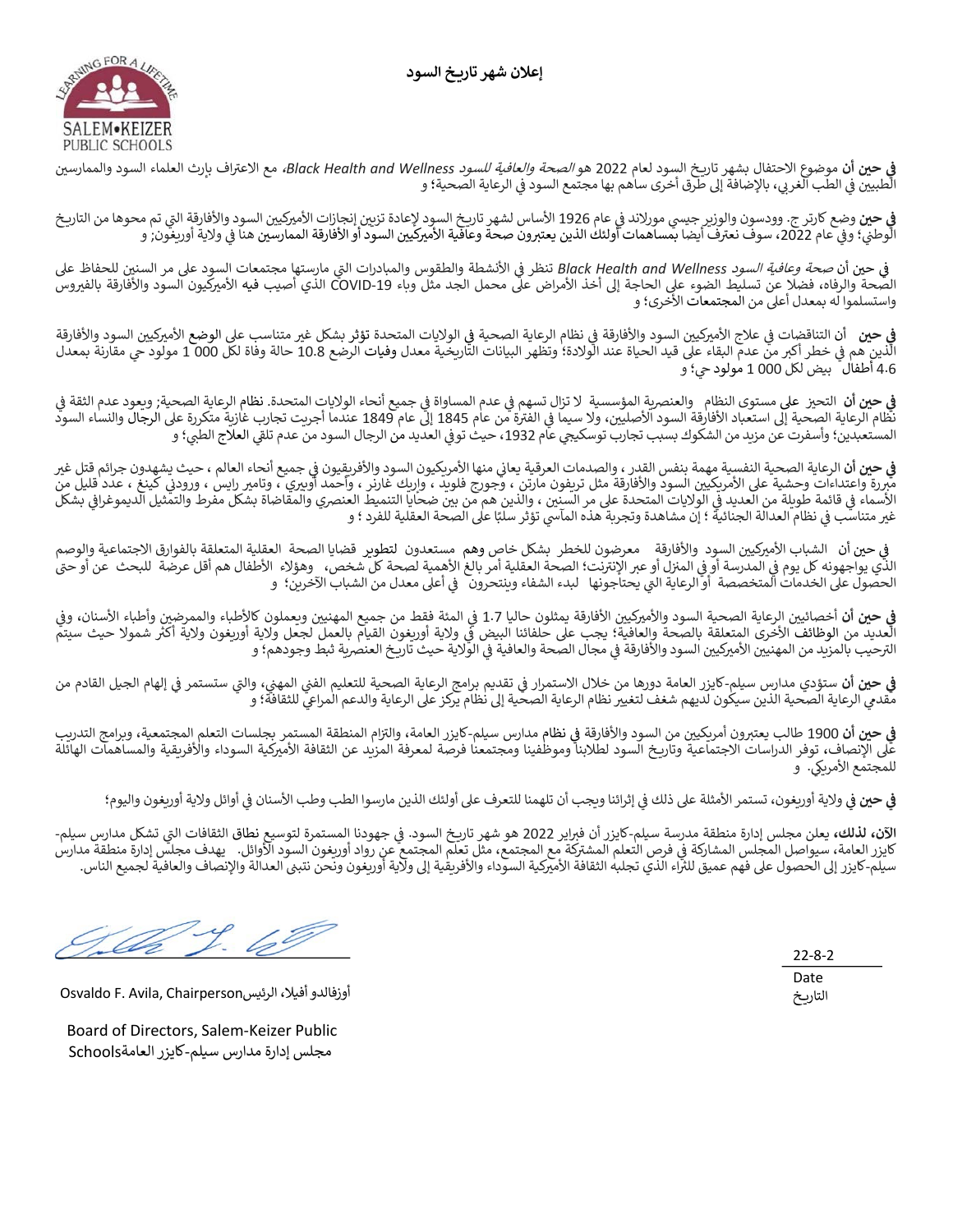### **BLACK HISTORY MONTH PROCLAMATION**



**SIPWE ESINA PWUN** itenapen ewe apwapwa faniten ewe 2022 Black History Month, era pwe *Black Health and Wellness*, mei pwӓratӓ met ekkewe Nikro mei watte ar sukuun me pwan iir tokter ika sousan non Western medicine ika safei, me pwan ekkoch angang ekkewe Nikro ra anisi ngeni pekin tumwunun manaw ika pöchökun; me

**SIPWE ESINA PWUN** non ewe ier 1926, Carter G. Woodson me Minister Jesse E. Moorland ra fotukatiw ew nóngónóng faniten ewe Black History Month ach sipwe esina ika ingeiti met ekkewe Nikro me African Americans iir mei fori mi sópwöch nge mei pöutuu me non uruwon Merika me noomw noomw; iwe, non 2022, sipwe pwan esina met ekkewe Nikro me African American tokter re nomw Oregon ra awora; me

**SIPWE ESINA PWUN** ekkewe sakkopaten mwökütüküt, pwoom me öreni ekkewe Nikro ra föfföri non ekkewe ier faniten ar repwe pöchökun me kinamwe, mei ngenir an epwe mecheres ngenir an epwe torir ekkewe samaw mei efeiengaw ussun chok ren ewe samawter COVID-19 ewe a kon watte an uri ekkewe Nikro me African American nap seni ekkewe ekkoch kinikinin aramas; me

**SIPWE ESINA PWUN** pekin safei ngeni ekkewe Nikro me African Americans iir mei angei healthcare non Merika ese apöch ngenir ӓkkӓewin nöur kewe monukon minne mei tongeni ngenir ar resapw manaw nupwen ar ra uputiw; ekkewe taropwen porausen nomw a affata pwe ükükün ekkewe nikro monukon iir mei mano nupwen ar uputiw a ükükün 10.8 me non 1,000 monukon iir mei uputiw anönö ngeni 4.6 ekkewe monukon mei kirepwech me non 1,000 iir mei uputiw; me

**SIPWE ESINA PWUN** tori iei mei chok sópwosópwono angangen eimwumwu non pekin healthcare me non unusen Merika; Ei angangangaw a poputa nupwen an ekkewe pwukutan Black African angangen kinrosi seni ewe ier 1845 ngeni 1849 nupwen epwe chok ekkeniwin ewe angangen chek won ekkewe Nikro mwan me fefin; me a wor nukunukumag ren ewe chekin rimpio (1932 Tuskegee Experiments), pwun chommong Nikro ra kan chok mano faniten ar rese safei; me

**SIPWE ESINA PWUN** met mei fis ngeni non manawach a tongeni pwan angawano non ekiekich me manawach, a fokkun chommong angangen koput ika eimwuwu mei fis ngeni ekkewe Nikro me African Americans non unusen fonufan, sipwe pwarata pwe ese fokkun weweöch ika wor popun an epwe wor ni manaw me fitikoko ngeni ekkewe Nikro me African Americans ussun chok ren Trayvon Martin, George Floyd, Eric Garner, Ahmaud Arbery, Tamir Rice, me Rodney King, me pwan chommong sise pani iter non unusen Merika iteiten ier, me chommong ra pwan osupwang ika ukungaw faniten ese wor apoch ngenir me non pekin kapwung; ekkei riaffou mei tori emon a aramas mei efisi ngeni apwangapwangen ika osukosuken non ekiekin; me

**SIPWE ESINA PWUN** ekkewe Nikro me African American serӓfö, iir nampa ew apwangapwang non ekiekir me mei tongeni osukosuk non ekiekir seni met kewe sakkun riaffou ra churi iteiten ran me non sukuun, me neimw ika me won kompiuter; ekiek mei pöchökun (ese samaw) a men fokkun ëuchea ngeni mamaritan inis pwun epwe wor pöchökun non unusen manawach, nge ese wor ion e ekieki ika chungu ekkei semirit ika serafo me rese fen pwan angei ekkewe aninis mei wor ngeni ekkewe mei wor ar osukosuk ika sakkun aninis epwe chikarer, ina pwata napengeni ar ra chok pusin angeano manawer nap seni ekkewe ekkoch serafo; me

**SIPWE ESINA PWUN** non ei fansoun ikenai, mei chok wor ükükün 1.7 percent tokter, kangof, tokterin ngii, me pwan chommog angang non pekin health iir Nikro me African Americans; a men ӓuchea an pwich kewe mei pwech non Oregon ra angang ngeni pekin healthcare ar repwe angang fengen an epwe wor nönnöpök pwe epwe chommong Nikro me African American iir mei angang ngeni pekin healthcare repwe ketiw me non ei state mei piin awora eimwumwu ngenir;me

**SIPWE ESINA PWUN** ekkei nenien sukuun non Salem-Keizer repwe fori wiser ren ar repwe sopweno ne awora ekkewe CTE healthcare prokram, ekkewe epwe sopweno ne ömwökütü ekkan minafön chon angangen healthcare non ekkan fansoun an epwe wor tong rer me repwe siwini kókkótun non ei healthcare me affata pwe sipwe ëucheani ӓn emon me emon öreni me awora tumwun me aninis ngenir; me

**SIPWE ESINA PWUN** mei wor 1,900 chon sukuun non ach ei ionapen sukuun non Salem-Keizer mei fat pwe iir Nikro me African American, me an ei kinikin kewe pwon ren fansoun kӓeö, ekkewe prokramin faniten an epwe wor nönnöpök, social study me uruwon Nikro epwe kawor ngeni nöuch kewe chon sukuun, me sense, me awora ngeni chon non ach ei kinikin ar repwe sinei ӓn ekkewe Nikro me African American kewe öreni me ekkewe watten angang ra awora ngeni chóchón non Merika; me

**SIPWE ESINA PWUN** non Oregon, sia fokkun sinei chommong seni ekkei poraus me met mei fis, me epwe pwan fokkun ömwökütü netipach ach sipwe rong me kaeo ussun ekkewe tokter me tokterin ngii non Oregon non ekkewe fansoun noomw tori ikenai;

**IWE, REN NA POPUN,** ewe Board of Directors seni Ekkewe Nenien sukuun non Salem-Keizer ra esinesin pwe ei maram February 2022 epwene ina maramen ewe Black History Month. Kich mei sopweno ach angang ach sipwe anapano ach sipwe fokkun weweöchuiti ekkewe öreni ika kinikinin aramas mei föratӓ ach kei nenien sukuun non Salem-Keizer, ewe board epwe sopweno ne fiti ekkewe anen kӓeö mei kawor ngeni ewe chóchón aramas, ussun chok ren ewe kӓeö ӓn ewe kinikin ren porausen ekkewe Nikro re akkoumw nonom non Oregon non ekkewe fansoun noomw. Ewe Salem-Keizer School District Board of Directors ra men mochen repwe sineiöchu an ekkewe Nikro me African American we öreni iir mei wato ngeni ei state Oregon pwe sipwe anisata an epwe wor nönnöpök, apöch, me pöchökun ngeni aramas meinisin.

 $\mathbb{Z}$  , we have  $\mathbb{Z}$ 

Osvaldo F. Avila, Chairperson Board of Directors, Salem-Keizer Public Schools

\_\_\_\_\_\_\_\_\_\_\_\_\_ 2-8-22Date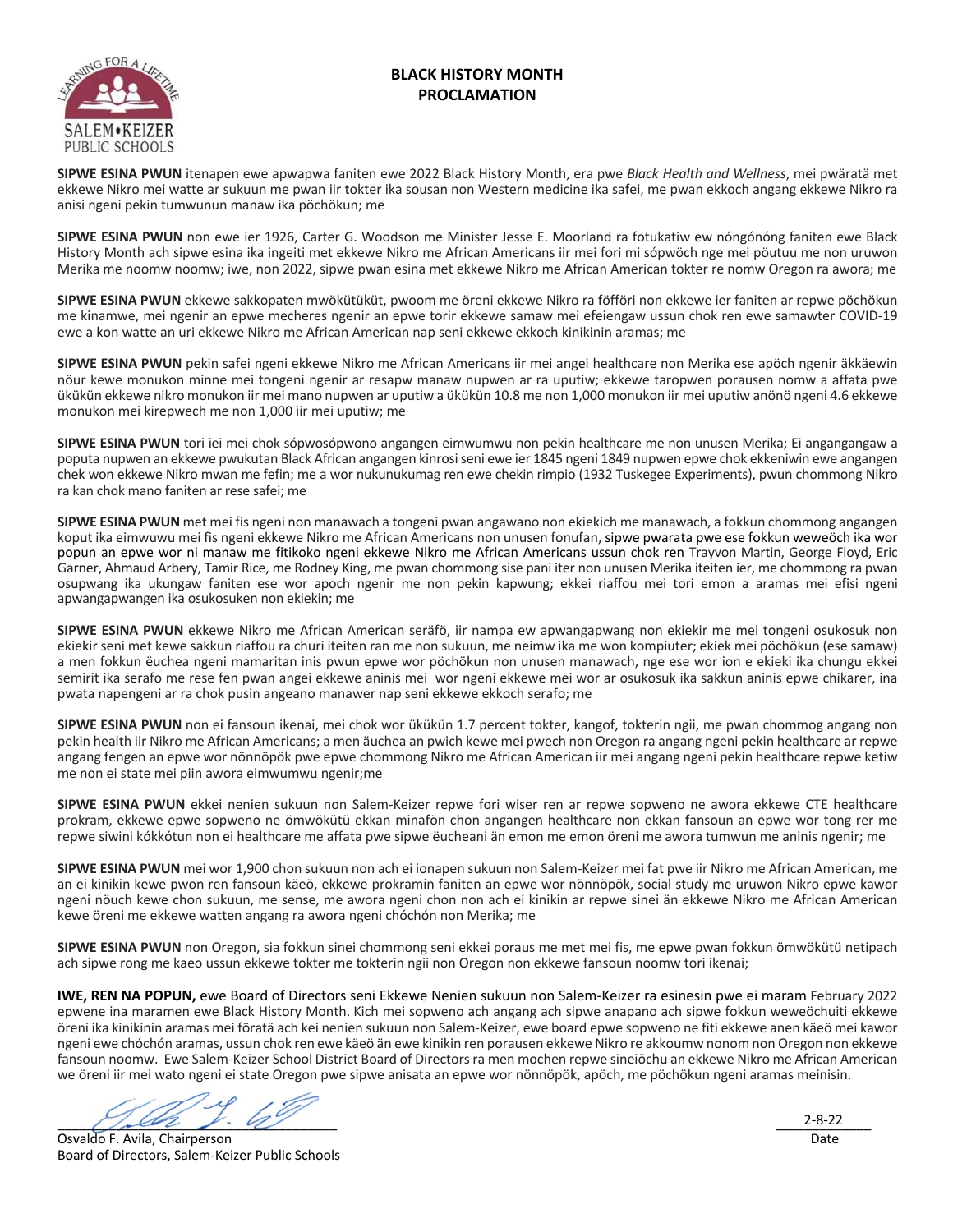

### **KEAN� AN ALLŌN�IN KILE BWEBWENATO IN RŪKKILMEEJ**

**ĀINWŌT KE** unin kōnono eo ilo iien lem̗ōn̗ōn̗ōin an 2022 Black History Month ak allōn̄ in kile bwebwenato in rūkkilmeej ej *Black Health and Wellness ak mour im̗ ājmour ko an rūkkilmeej*, ej kile jolet in kōn bwebwenato in rūkkilmeej rimmālōtlōt ro im̗ runo im taktō ro ilo jerbal ko ikijjeen uno im ājmour ilo jikin kein turiliktata in Amedka in, im barāinwōt wāween ko jet me jukjukinpād eo an rūkkilmeej raar letok kon̗aer n̄an jerbal in lolorjake ājmour; im̗

**ĀINWŌT KE** Carter G. Woodson im̗ Minister Jesse E. Moorland ilo 1926 raar kajutak pedped eo n̄an Black History Month ak allōñ in kile bwebwenato in rūkkilmeej im ej kile tōprak ko an Rūkkilmeej im RiAburka RiAmedka ro me emōj jeere ak jolok er jān bwebwenato in aolepen Amedka in; im ilo 2022, jenaaj barāinwōt kile ijoko konaan ro im kadkad ko aer rej Rūkkilmeej ak RiAburka RiAmedka im rej rijerbal in lolorjake mour im ājmour ilo Oregon in; im

**ĀINWŌT KE** *Black Health and Wellness* ej lale m̗akūtkūt ko, iien koba ippān doon ko im̗ menin wōnm̗aanl̗o̗k ko me jukjukinpād ko an Rūkkilmeej raar kōmmani ilo iiō ko maantak nān kōjparok mour im ājmour im barāinwōt kalikkar aikuj eo bwe jen lukkuun lolorjake nañinmej ko āinwōt nañinmej in elap an COVID-19 me elap wōt an Rūkkilmeej im RiAburka RiAmedka ro kar lap aer jorrāān jān e im elaplok jān jorrāān ko raar walok nān jukjukinpād ko an armej ro jet; im

**ĀINWŌT KE** likjab ko ilo wāween jipan̄ lolorjake ājmour an Rūkkilmeej im̗ RiAburka RiAmedka ro ilo jerbal in lolorjake ājmour an Amedka in (United States) elukkuun lap an likjab nan ninnin ko me rej Rūkkilmeej im RiAburka RiAmedka im elap aer pād ilo kauwōtata im maronī mej ilo iien ļotak; bōnbōn ko jān jemaan rej kwaļok bwe jonān ninīninī ko rej mej ej tarrin 10.8 mej ilowaan 1,000 niñniñ ko raar lotak im jej keidi ñan joñan bōnbōn eo an niñniñ ko me rej ripālle im ej tarrin 4.6 mej ilowaan 1,000 nin̄nin̄ko raar l̗otak; im̗

**<b>AINWOT KE** kalijōklok ko ilo aolepen wāween jerbal ko im kōnana ko emōj aer ejaak rej wōnmaanlok wōt im kōmman bwe en jab jokkin wōt juon emman ko ilo jerbal in lolorjake ājmour eo an Amedka in; jālōke eo ikijjeen jerbal in lolorjake ājmour eo ej tartar likļok nān tōre ko raar jino kōmakokoiki Lukkuun Rūkkilmeej in Aburka ro jān 1845 nān 1849 eo im iien eo raar kōmman elōn̄ kōmmālmel ko kōn emmaan im kōrā rūkkilmeej ro raar pād ilo kōmakoko; im kalijōkļok ko jet raar waļok tok jān kōmmālmel ko an Tuskegee ilo 1932 eo, im ekar kōmman bwe en lōn̄ emmaan Rūkkilmeej ro ren mej itok wōt jān an kar ejjelok uno im jipañ kar lelok ñan er; im

**ĀINWŌT KE** jerbal in lolorjake ājmour in kōl̗mānl̗o̗kjen ebarāinwōt lukkuun aorōk, im̗ racial trauma ak būrom̗ōj eo el̗ap ej walok jān kōnana armej im ekkā wōt an walok ippān Rūkkilmeej im RiAburka RiAmedka ilo pelaakin lal in, im ilo ad lo kalijōklok ko ikijjeen mōrō im manman ko nae Rūkkilmeej im RiAburka RiAmedka ro āinwōt Trayvon Martin, George Floyd, Eric Garner, Ahmaud Aubery, Tamir Rice, im̗ Rodney King, jejjo et ko ilo juon laajrak eo eaitok kōn etan elōn̄ ro ilo Amedka in (United States) ilo aolepen iiō ko maantak, im rej ro ilubwiljin elōn̄ ro jet raar jorrāān kōn an armej kōnanaik er kōn kilier im barāinwōt an lap jān joñan liake lok er ñan ekajet im lap jān joñan an dik jipañ ko ñan er ilo criminal justice system eo ak jerbal ko an jikin ekajet; im jorrāān kein rej loi im en̄jaki elap aer ko̯kkure ājmour in kōlmānlo̯kjen eo an juon armej; im

**ĀINWŌT KE** jodikdik ro rej Rūkkilmeej im̗ RiAburka RiAmedka el̗ap aer pidodo aer jorrāān im̗ ekkāaer maron̄ bōk nan̄inmej ko an kōļmānļokjen itok wōt jān aer jelmae nana ko im riab ko aolep raan ilo jikuul, ilo kapijuknen, ak ilo mejatoto; ājmour in kōļmānļokjen elap an aorōk nān aolepen mour eo an juon armej, im ajri rein ekkā wōt aer jab maronī kappok ak ebbōk jipanī ko rej aikuji n̄an aer jino kōmanmanlok aer ājmour im elaplok aer maron̄ bōk mour ko aer make jān jodikdik ro jet; im

**ĀINWŌT KE** Rūkkilmeej im̗ RiAburka RiAmedka ro rej jerbal in lolorjake ājmour im̗ bōnbōn ko aer rej 1.7 bōjjāān in aolep rijerbal ro im rej jerbal āinwōt taktō ro, nōōj ro, taktō in kōmman ñi, im rej bar pād ilo elōñļok jerbal ko ikijjeen mour im ājmour; ripālle ro mōttad ilo Oregon raikuj kōmmane jerbal ko ñan kōmman bwe Oregon en erom juon state eo ej kobaik aolep im en juon jikin eo me elōn̄lok Rūkkilmeej im RiAburka RiAmedka rijerbal ro ilo jerbal in lolorjake mour im ājmour im jej karuwainene tok er n̄an state in me ewor bwebwenato in kōnana armej ko me raar bōbrae aer pād ijin; im

**<b>ĀINWŌT KE** Jikuul ko an Kien ilo Salem-Keizer enaaj kōmmane ijo konaan ilo an wōnmaanlǫk wōt im kōmman būrookraam ko an jerbal in lolorjake ājmour ilo kilaaj in ekkatak kōn jerbal (career technical education), ko me renaaj wōnmaanlok wōt im kōmman bwe en itok limo in epepen eo tok juon an rijerbal in lolorjake ājmour im enaaj wor aer ikdeelel nān kōmman oktak ilo wāween jerbal ko an lolorjake ājmour bwe en erom juon wāween jerbal ko me renaaj jeļā kautiej manit ko; im

**ĀINWŌT KE** 1,900 rijikuul̗ro me kadkad ko aer rej Rūkkilmeej im̗ RiAburka RiAmedka ilo Jikuul̗ko an Kien ilo Salem-Keizer, im̗ kōttōpar ko an district ñan kōmman iien kweilok ko an jukjukinpād, im būrookraam in ekkatak kōn equity, im katak ko kōn armej im bwebwenato in Rūkkilmeej, rej aolep kōmman bwe rijikuul ro ad, im rijerbal ro ad, im jukjukinpād eo ad en maroñ ekkatak elaplok kōn manit ko an Rūkkilmeej im RiAburka RiAmedka im ijoko konaer rellap raar letok nān aolepen jekjek in mour an RiAmedka; im̗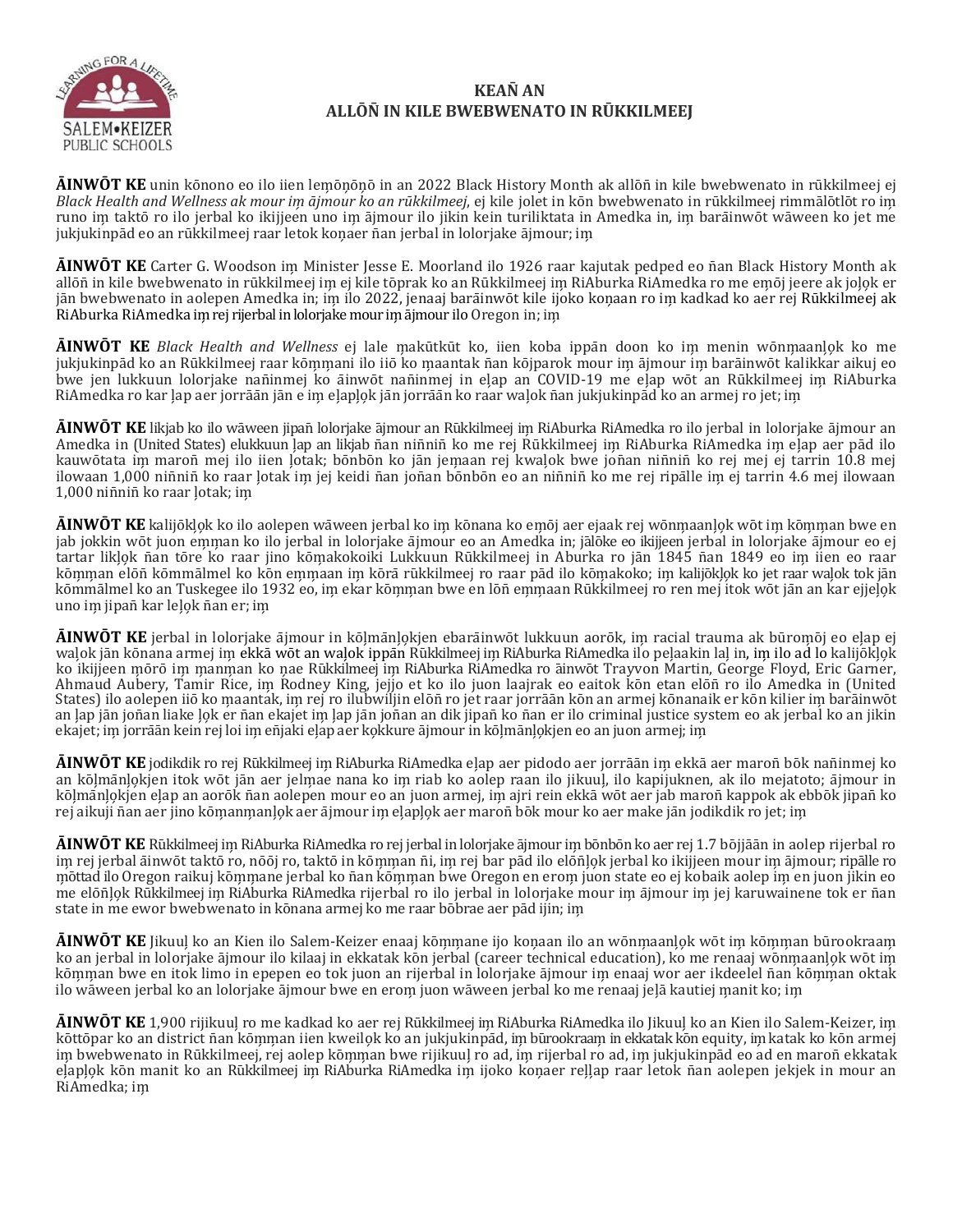**ĀINWŌT KE** ilo Oregon in, waanjon̄ak ko an men in rej wōnm̗aanl̗o̗k wōt im̗ kōjeraam̗ m̗an kōj im̗ kōketak kōj n̄an ad ekkatak kōn ro raar kōmman jerbal ko ikijjeen ājmour im kōmman nī ilo tōre ko jemaan ilo Oregon im ilo raan kein;

**KIIŌ, KŌN MEN IN**, Salem-Keizer School District Board of Director ro ej kean̄ bwe Pāpode 2022 en Black History Month ak Allōn in Kile Bwebwenato in Rūkkilmeej. Ilo jerbal kein ad im rej wōnmaanlok wōt im kōlaplok melele ko ikijjeen aolep manit ko repād ilo Jikuuļ ko an Kien ilo Salem-Keizer, board eo enaaj wōnmaanļok wōt im bōk koņaan ilo iien leto letak meļeļe ko ippān jukjukinpād eo, āinwōt iien kweilok eo an jukjukinpād im jekar ekkatak kōn Rūkkilmeej ro jinointata ilo Oregon in. Salem-Keizer School District Board of Director ej kōttōpar nan kamwilal lok ad melele kōn men ko rellōnī im rej walok tok jān manit ko an Rūkkilmeej im RiAburka RiAmedka im rej bōktok n̄an state in an Oregon ilo ad mōnōnō kake jimwe, jokkin wōt juon emman ñan aolep, im ājmour ñan aolep armej.

Osvaldo F. Avila, Chairperson Board of Directors, Salem-Keizer Public Schools

\_\_\_\_2-8-22\_\_\_\_ Rainin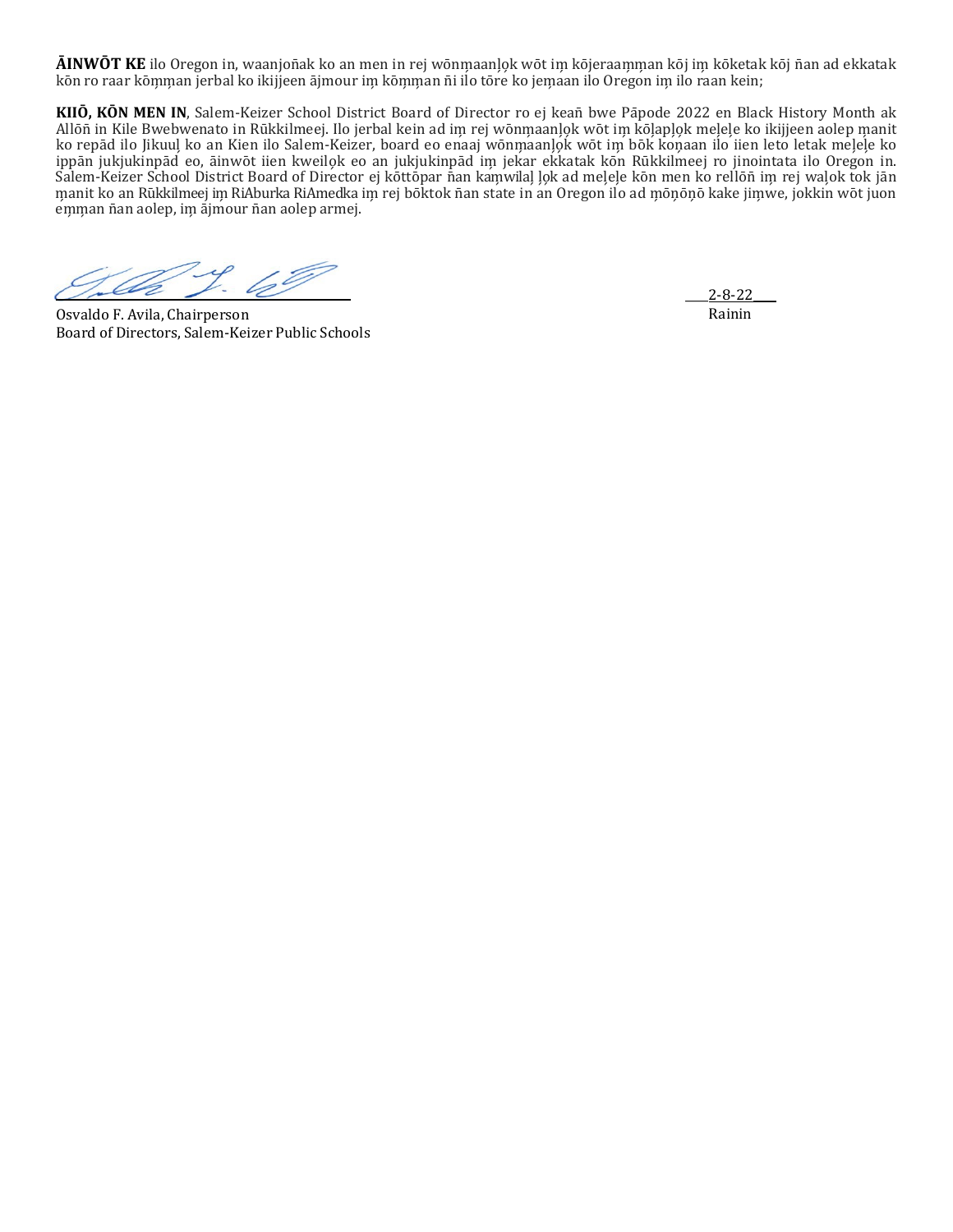

# **МЕСЯЦ ИСТОРИИ ЧЕРНОКОЖИХ ПРОКЛАМАЦИЯ**

**ПОСКОЛЬКУ** в 2022 году национальной темой празднования Месяца истории чернокожих является *"Здоровье и благополучие чернокожих"*, признавая тем самым наследие чернокожих ученых и практикующих врачей в западной медицине, а также другие способы, которыми чернокожее сообщество внесло свой вклад в здравоохранение; и

**ПОСКОЛЬКУ** Carter G. Woodson и пастор Jesse E. Moorland в 1926 году заложили основу для Месяца истории чернокожих с целью признания достижений чернокожих и афроамериканцев, вычеркнутых из национальной истории; и в 2022 году мы также будем признавать вклад тех, кто идентифицирует себя как чернокожий или афроамериканский практикующий специалист по здоровью и благополучию здесь, в Орегоне; и

**ПОСКОЛЬКУ** *здоровье и благополучие чернокожих* рассматривает занятия, ритуалы и инициативы, которые чернокожие сообщества практиковали на протяжении многих лет, чтобы поддерживать здоровье и благополучие, а также подчеркивает необходимость серьезного отношения к таким болезням, как COVID-19, так как во время пандемии уровень заражения и смертности от коронавируса среди чернокожих и афроамериканцев был выше, чем в других сообществах; и

**ПОСКОЛЬКУ** разница в лечении чернокожих и афроамериканцев в системе здравоохранения США непропорционально влияет на чернокожих и афроамериканских младенцев, которым угрожает наибольшая опасность не выжить при родах; исторические данные показывают, что показатель смертности среди чернокожих младенцев составляет 10,8 смертей на 1 000 живорожденных, а показатель смертности среди белых младенцев составляет 4,6 на 1 000 живорожденных; и

**ПОСКОЛЬКУ** предвзятое отношение в системе и традиционный расизм продолжают способствовать несправедливости в системе здравоохранения США; недоверие к системе здравоохранения берет свое начало после порабощения коренных чернокожих африканцев, а именно, с 1845 по 1849 год, когда на порабощенных чернокожих мужчинах и женщинах проводились неоднократные эксперименты с хирургическим вмешательством; дополнительные опасения возникли в результате экспериментов Таскиги в 1932 году, когда большое количество чернокожих мужчин умерло в связи с неполучением лечения; и

**ПОСКОЛЬКУ** психическое здоровье в равной мере важно, и чернокожие и афроамериканцы во всем мире переживают расовую травму, становясь свидетелями неоправданных убийств и жестоких нападений на чернокожих и афроамериканцев, таких как Trayvon Martin, George Floyd, Eric Garner, Ahmaud Aubery, Tamir Rice и Rodney King, несколько имен из многих в Соединенных Штатах, вошедших в длинный список за много лет, и которые являются жертвами профилирования по расовому признаку и несправедливо обвиняемыми в совершении преступлений и непропорционально представленными демографическими группами в системе уголовного правосудия; становясь свидетелем этих трагедий, переживание этих трагедий негативно сказывается на психическом здоровье человека; и

**ПОСКОЛЬКУ** чернокожие и афроамериканские молодые люди особенно уязвимы и склонны к развитию проблем психического здоровья, связанных с социальными неравенствами и ярлыками, с которыми они сталкиваются каждый день в школе, дома или в Интернете; психическое здоровье крайне важно для благополучия человека в целом, и эти дети вряд ли будут искать или даже получать специализированные услуги или уход, необходимые им, чтобы начать выздоровление, и они совершают самоубийства чаще, чем другие молодые люди; и

**ПОСКОЛЬКУ** чернокожие и афроамериканские специалисты здравоохранения в настоящее время представляют собой всего лишь 1,7% от всех специалистов и занимают должности врачей, медсестер, стоматологов и многие другие должности в сфере здоровья и благополучия; нашим белым союзникам в Орегоне придется поработать, чтобы сделать штат Орегон более включающим, где больше чернокожих и афроамериканских специалистов сферы здоровья и благополучия будут приветствоваться в штате, где история расизма препятствовала их присутствию; и

**ПОСКОЛЬКУ** Сейлем-Кайзерские **г**осударственные школы будут вносить свою лепту, продолжая предлагать программы профессионально-технического образования по здравоохранению, которые будут продолжать вдохновлять следующее поколение поставщиков медицинского услуг, у которых будет желание преобразовать систему здравоохранения в систему, в которой особое внимание уделяется уходу и поддержке с учетом культурных особенностей; и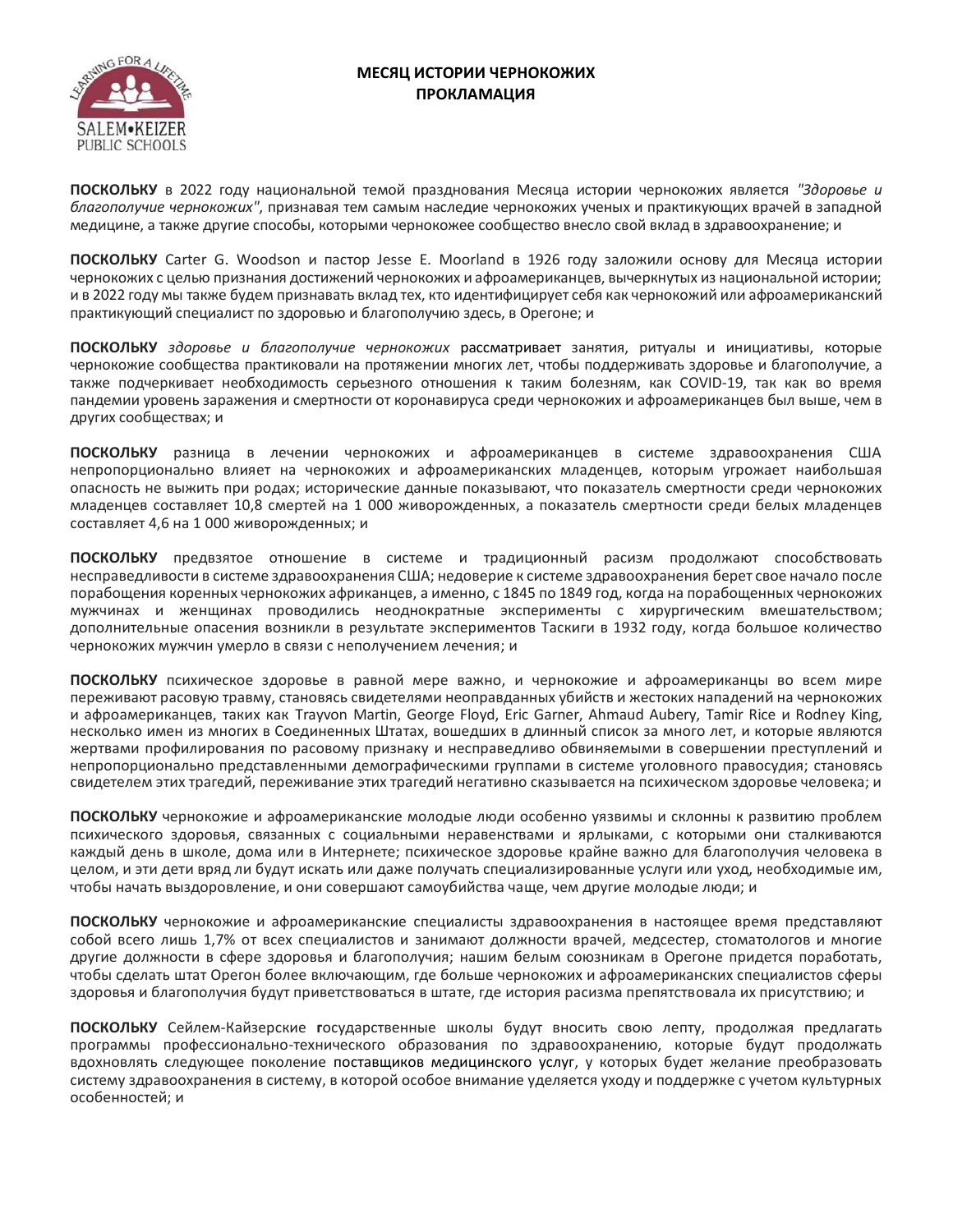

# **МЕСЯЦ ИСТОРИИ ЧЕРНОКОЖИХ ПРОКЛАМАЦИЯ**

**ПОСКОЛЬКУ** 1 900 учащихся в системе Сейлем-Кайзерских государственных школ идентифицируют себя как чернокожие и афроамериканцы, и неизменная приверженность школьного округа учебным семинарам для сообществ, программам подготовки по вопросам справедливости, обществоведению и истории чернокожих дает нашим учащимся, нашим сотрудникам и нашему сообществу возможность больше узнать о культуре чернокожих и афроамериканцев и их огромном вкладе в американское общество; и

**ПОСКОЛЬКУ** в Орегоне, примеры этого продолжают обогащать нас, и они должны побуждать нас узнавать о тех, кто занимался медицинской и стоматологической практикой в начале становления Орегона и занимается этим сегодня;

**ИСХОДЯ ИЗ ВЫШЕИЗЛОЖЕННОГО** Совет директоров Сейлем-Кайзерского школьного округа провозглашает февраль 2022 года Месяцем истории чернокожих. Прилагая постоянные усилия по углублению понимания всех культур, входящих в состав Сейлем-Кайзерских **г**осударственных школ, Совет будет продолжать принимать участие в возможностях совместного обучения с сообществом, как, например, получение сообществом знаний о самых первых чернокожих поселенцах Орегона. Совет директоров Сейлем-Кайзерского школьного округа преследует цель получить глубокое понимание богатства, которое приносит культура чернокожих и афроамериканцев в штат Орегон, поскольку мы поддерживаем правосудие, справедливость и благополучие для всех людей.

 $\mathcal{L}$ 

Osvaldo F. Avila, председатель, Совет директоров Сейлем-Кайзерские государственные школы

 \_\_\_\_\_\_\_\_\_\_\_\_\_ 2-8-22Дата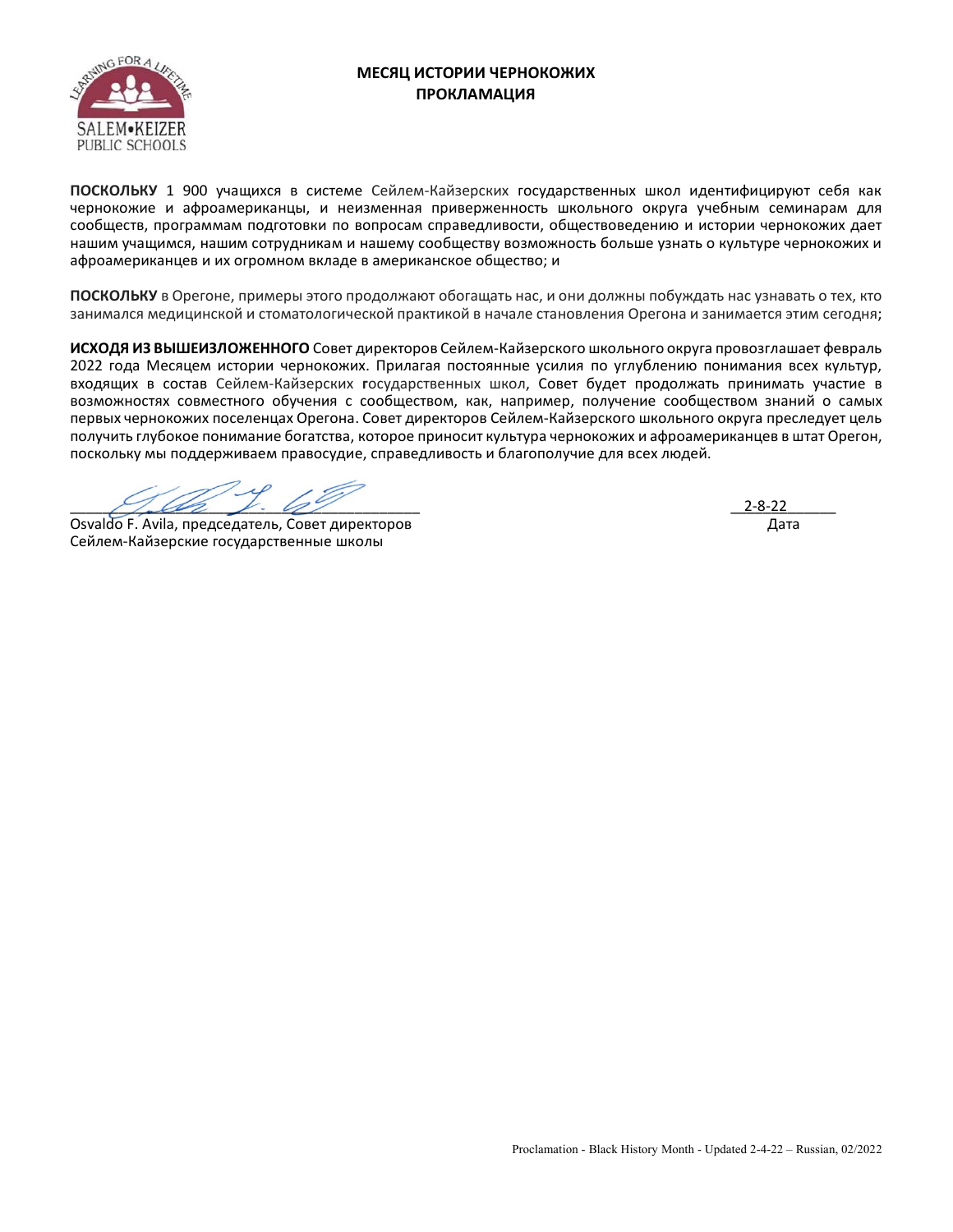

# **PROCLAMACIÓN DEL MES DE LA HISTORIA AFROAMERICANA**

**CONSIDERANDO** que el tema nacional de la celebración del Mes de la Historia Afroamericana en el 2022 es la Salud y el Bienestar de las personas de color, para reconocer el legado de los eruditos y los médicos de color en la medicina occidental, así como en otras modalidades en las que la comunidad de personas de color ha contribuido al cuidado de la salud; y

**CONSIDERANDO** que Carter G. Woodson y el ministro Jesse E. Moorland en 1926 sentaron las bases del Mes de la Historia Afroamericana para reconocer los logros de las personas de color y los afroamericanos que han sido eliminados de la historia nacional; así mismo, que en el 2022 reconoceremos la contribución de quienes se identifican como personas de color o afroamericanos en el ámbito de la salud y el bienestar aquí en Oregon; y

**CONSIDERANDO** que la Salud y el Bienestar de las personas de color considera las actividades, los rituales y las iniciativas que la comunidad de las personas de color ha practicado a lo largo de los años para mantener la salud y el bienestar, además resalta la necesidad de tomar en cuenta las enfermedades peligrosas como la pandemia del COVID-19 en la que las personas de color y los afroamericanos se infectaron y sucumbieron ante el virus en mayor proporción que otras comunidades; y

**CONSIDERANDO** que las discrepancias en el trato a las personas de color y los afroamericanos en el sistema de salud en los Estados Unidos afecta de forma desproporcionada a los infantes de color y a los afroamericanos que se encuentran bajo un elevado riesgo de no sobrevivir al nacer; los datos históricos muestran que una tasa de mortalidad infantil de 10.8 decesos por cada 1,000 nacimientos de bebes vivos, comparada con la tasa de 4.6 decesos de bebes blancos por cada 1,000 nacimientos de bebes vivos; y

**CONSIDERANDO** que los prejuicios del sistema y el racismo institucionalizado aún contribuyen a la desigualdad en el sistema sanitario de los Estados Unidos; la desconfianza en el sistema sanitario se remonta a tiempos de la esclavización de los indígenas negros africanos, especialmente entre los años de 1845 a 1849, cuando se realizaron repetidos experimentos invasivos con hombres y mujeres de color, y los experimentos de Tuskegee en 1932, en los que numerosos hombres de color perdieron la vida por no recibir tratamiento médico; y

**CONSIDERANDO** que la salud mental es de igual importancia, y el trauma racial experimentado por las personas de color y los afroamericanos alrededor del mundo, siendo testigos de los injustificables asesinatos y brutales atentados a las personas de color y los afroamericanos como: Trayvon Martin, George Floyd, Eric Garner, Ahmaud Aubery, Tamir Rice y Rodney King; estos son solo algunos de los nombres de una larga lista de personas en los Estados Unidos y que a lo largo de los años se encuentran entre las víctimas según los perfiles raciales y la demografía excesivamente perseguida y desproporcionadamente representada en el sistema judicial penal; el haber presenciado y experimentado dichas tragedias tiene un peso importante en la salud mental de las personas; y

**CONSIDERANDO** que los jóvenes de color y los afroamericanos son específicamente vulnerables y tienen la predisposición a desarrollar problemas mentales relacionados con las disparidades sociales y los estigmas que enfrentan diariamente en el entorno escolar, en sus hogares o en línea; la salud mental es un elemento crucial para el bienestar integral de la persona, y es menos probable que estos menores busquen o reciban los servicios especializados o el cuidado necesario para llevar a cabo el proceso de recuperación. En la actualidad, estos jóvenes cometen suicidio a una tasa más elevada que otros jóvenes; y

**CONSIDERANDO** que las personas de color y los afroamericanos profesionales encargados del cuidado de la salud actualmente representan únicamente el 1.7 % de todos los profesionales de la salud y prestan sus servicios como médicos, enfermeras, dentistas y en muchos más puestos de trabajo relacionados con la salud y el bienestar; las personas de la raza blanca que son nuestros aliados en Oregon, deben trabajar para lograr que dicho estado sea un lugar que acoja a más personas de color y afroamericanos profesionales de la salud y para el bienestar a un estado en el cual, históricamente, el racismo desalentó su presencia; y

**CONSIDERANDO** que las Escuelas Públicas de Salem-Keizer harán todo lo que esté de su parte mediante la continuidad de la oferta de carreras de formación técnica y profesional de los programas de salud, los cuales mantendrán viva la inspiración de la próxima generación de profesionales de la salud que tendrán la pasión de transformar el sistema de salud en uno que enfatice la atención y los cuidados culturalmente sensibles; y

**CONSIDERANDO** que 1,900 estudiantes se identifican como personas de color o afroamericanas en el sistema de las Escuelas Públicas de Salem-Keizer y el continuo compromiso del distrito escolar de llevar a cabo las sesiones de aprendizaje para la comunidad, la capacitación para programas de equidad, de estudios sociales y de la historia de las personas de color proporciona a nuestros estudiantes, el personal y a la comunidad una oportunidad de aprendizaje para conocer más sobre la cultura de las personas de color, de las afroamericanas y las inmensas contribuciones que ellos realizan en la sociedad norteamericana; y

**CONSIDERANDO** que en Oregon, este tipo de ejemplos siguen enriqueciéndonos y deberían inspirarnos para conocer a quienes practicaban la medicina y la odontología en tiempos de antaño en Oregón y en la actualidad,

**AHORA, Y, POR LO TANTO**, Los miembros de la Junta Directiva del Distrito Escolar de Salem-Keizer proclaman el mes de febrero de 2022 el Mes de la Historia Afroamericana. En nuestro esfuerzo continuo por ampliar la total comprensión de todas las culturas que conforman las Escuelas Públicas de Salem-Keizer, la Junta Directiva Escolar seguirá participando en las oportunidades de aprendizaje en conjunto con la comunidad, como el aprendizaje de la comunidad sobre los primeros pioneros afroamericanos en el estado de Oregon. La Junta Directiva del Distrito Escolar de Salem-Keizer tiene como objetivo lograr una profunda comprensión de la riqueza cultural que las personas de color y los afroamericanos aportan al estado de Oregon, al tiempo que acogemos la justicia, la equidad y el bienestar para todas las personas.

 $\mathcal{U}_2$ 

 $2-8-22$ Fecha

Osvaldo F. Avila, presidente Junta Directiva de las Escuelas Públicas de Salem-Keizer